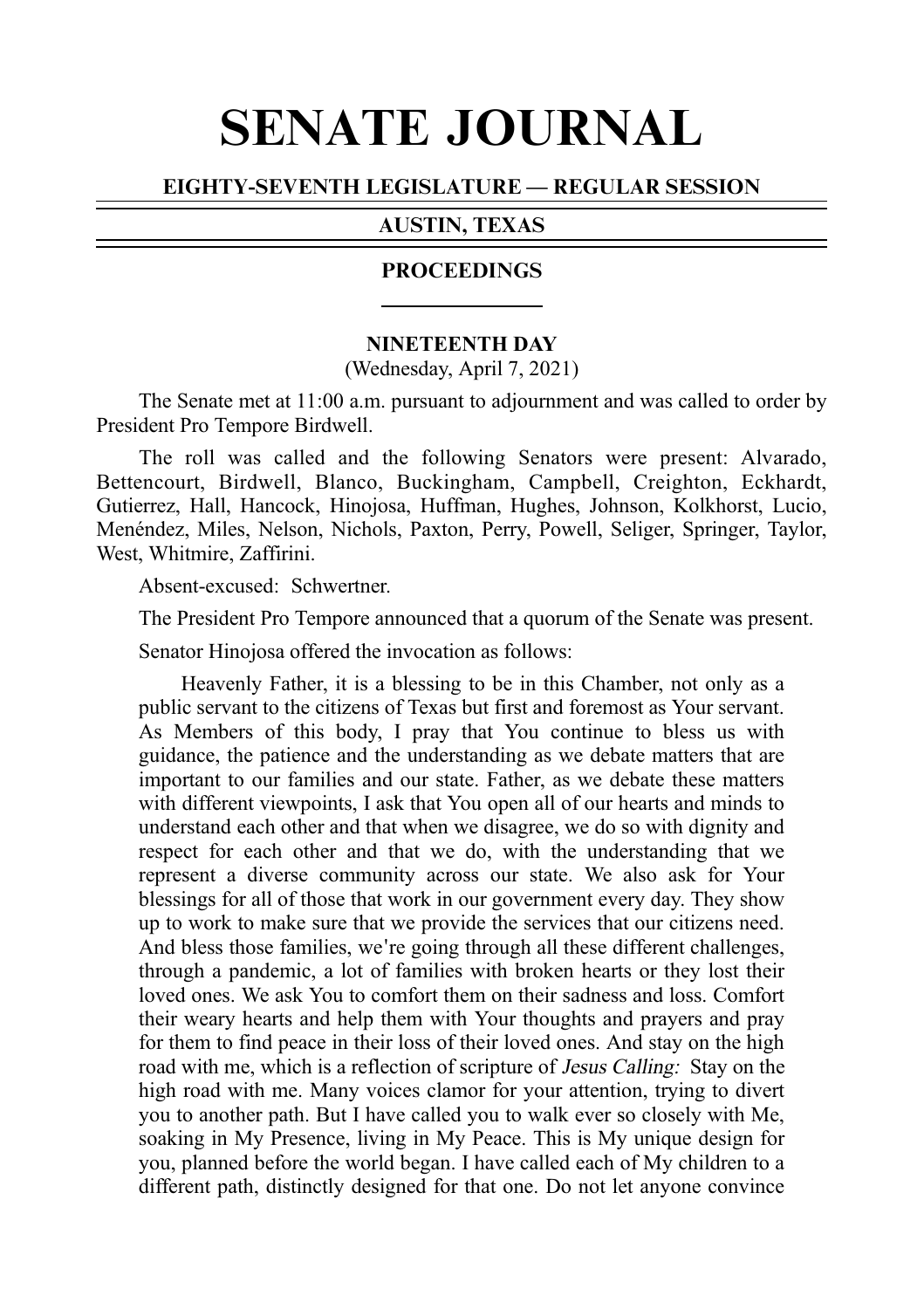you that your path is the only right one. And be careful not to extol your path as superior to another's way. What I require of you is to act justly, to love mercy, and to walk humbly with Me, wherever I lead. Amen.

Senator Whitmire moved that the reading of the Journal of the proceedings of the previous day be dispensed with and the Journal be approved as printed.

The motion prevailed without objection.

## **LEAVE OF ABSENCE**

On motion of Senator Whitmire, Senator Schwertner was granted leave of absence for today on account of important business.

## **MESSAGE FROM THE GOVERNOR**

The following Message from the Governor was read and was referred to the Committee on Nominations:

April 7, 2021

Austin, Texas

TO THE SENATE OF THE EIGHTY-SEVENTH LEGISLATURE, REGULAR SESSION:

I ask the advice, consent and confirmation of the Senate with respect to the following appointments:

To be members of the Commission on Jail Standards for terms to expire January 31, 2027:

Raul P. "Pinky" Gonzales Refugio, Texas (replacing Bryan D. Weatherford of Woodville whose term expired)

Ross G. Reyes Melissa, Texas (replacing Melinda E. Taylor of Austin whose term expired)

Kelly S. Rowe Lubbock, Texas (Sheriff Rowe is being reappointed)

Respectfully submitted,

/s/Greg Abbott Governor

## **SENATE RESOLUTION 129**

Senator Hughes offered the following resolution:

WHEREAS, The observance of Texas Retired Teachers Week from April 5 through 9, 2021, provides a welcome opportunity to recognize the members of the Texas Retired Teachers Association for the vital contributions they have made to the state; and

WHEREAS, The Texas Retired Teachers Association represents retired public school and higher education employees; and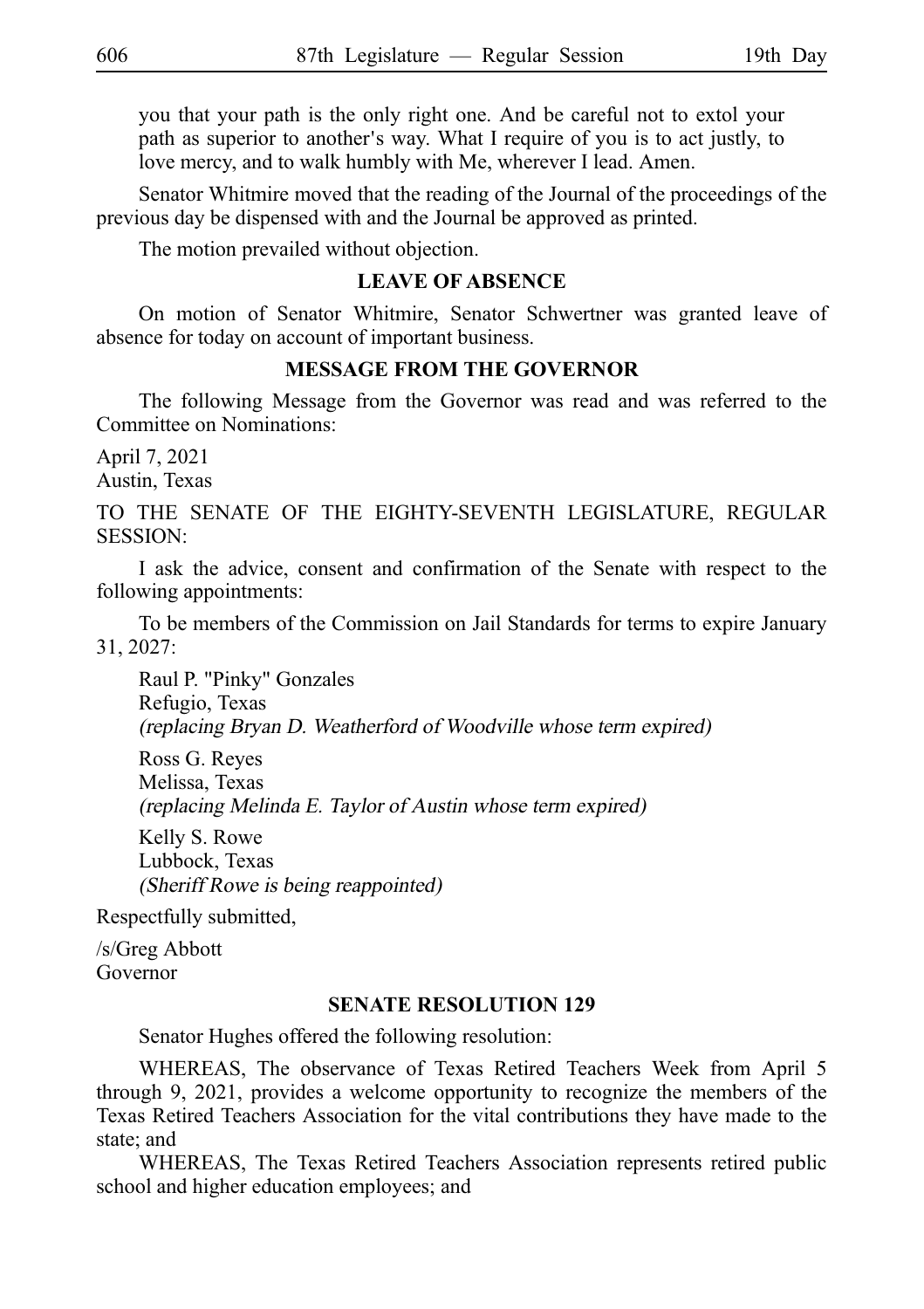WHEREAS, The members of this notable group continually strive to improve their local communities throughout the state, and they have donated over 3.6 million hours of their time as volunteers, equivalent to a value of more than \$99 million; to promote literacy and lifelong learning, they have also provided over 1.25 million books to children through the Children's Book Project, including 101,537 last year alone; and

WHEREAS, Conscious of the effect their health has on the world around them, members of the association seek to preserve the TRS-Care benefits program by reducing doctor visits, exercising regularly, and eating healthy foods; and

WHEREAS, Retiree annuity payments from the Teacher Retirement System of Texas have exceeded \$11.6 billion and have directly created 194,544 jobs in the Lone Star State; and

WHEREAS, The Texas Retired Teachers Association and its nearly 100,000 members are working diligently to protect current and future public education retirees; now, therefore, be it

RESOLVED, That the Senate of the 87th Texas Legislature hereby recognize April 5 through 9, 2021, as Texas Retired Teachers Week; and, be it further

RESOLVED, That an official copy of this resolution be prepared for the association as an expression of high regard by the Texas Senate.

**SR 129** was again read.

On motion of Senator Menéndez and by unanimous consent, the names of the Lieutenant Governor and Senators were added to the resolution as signers thereof.

The resolution was previously adopted on Thursday, March 11, 2021.

## **GUEST PRESENTED**

Senator Hughes, joined by Senators Kolkhorst, Hinojosa, Lucio, Paxton, Springer, Johnson, West, Zaffirini, Taylor, Campbell, Eckhardt, and Menéndez, was recognized and introduced to the Senate Tim Lee, Executive Director, Texas Retired Teachers Association.

The Senate welcomed its guest.

## **REPORT OF COMMITTEE ON NOMINATIONS**

Senator Buckingham submitted the following report from the Committee on Nominations:

We, your Committee on Nominations, to which were referred the following appointments, have had same under consideration and report them back to the Senate with a recommendation that they be confirmed:

Judge, 437th Judicial District Court, Bexar County: Melisa C. Reetz Skinner, Bexar County.

Judge, 456th Judicial District Court, Guadalupe County: Heather Hines Wright, Guadalupe County.

Commissioner, Department of Family and Protective Services: Jaime Delynne Masters, Williamson County.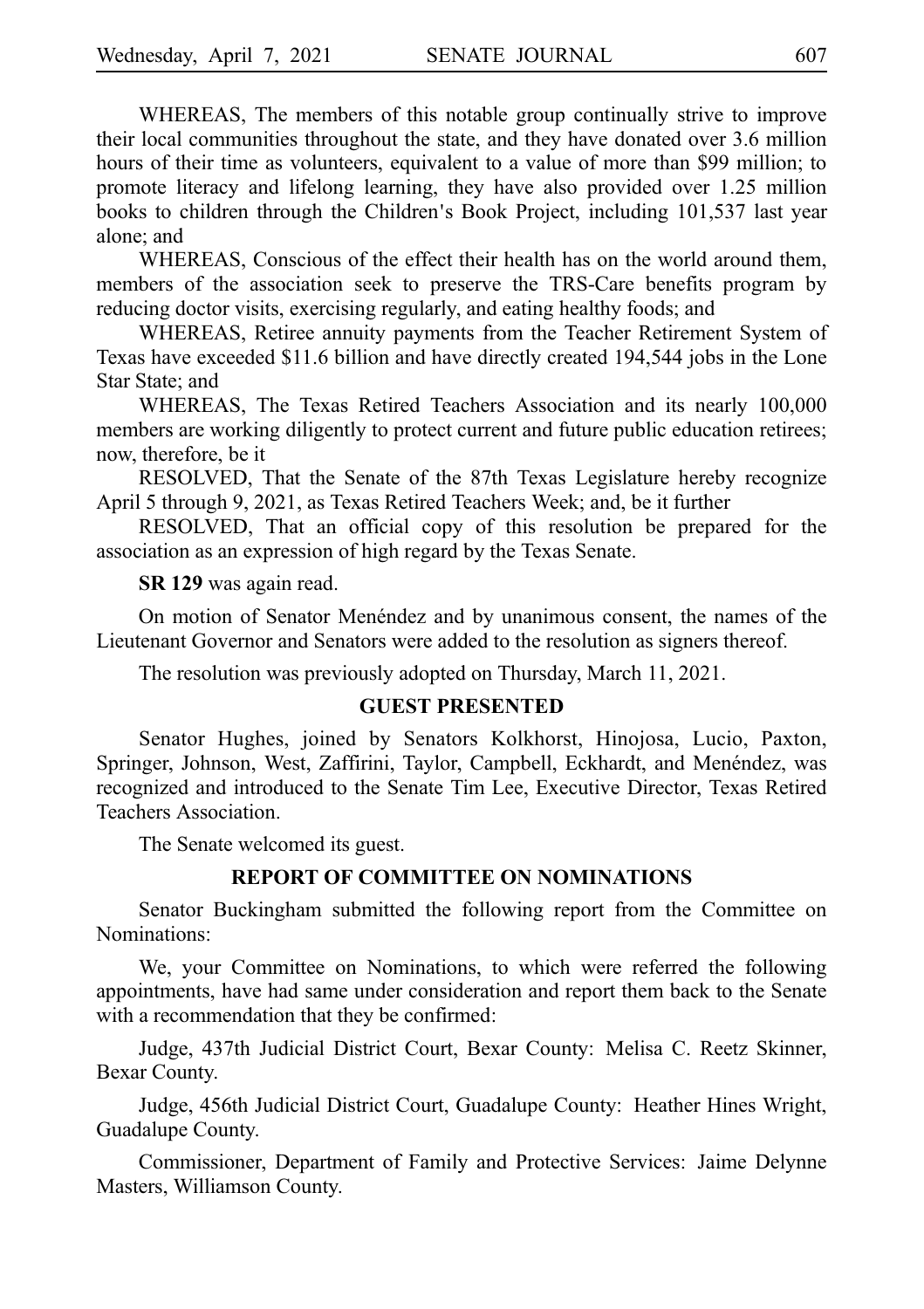Justice, Court of Appeals, First Court of Appeals District: April Lynn Farris, Harris County.

District Attorney, 271st Judicial District: James McWilliams Stainton, Wise County.

Commissioner, Division of Workers' Compensation, Texas Department of Insurance: Cassandra Jeanette Brown, Travis County.

Member, Board of Directors, Evergreen Underground Water Conservation District: Weldon Gayle Riggs, Atascosa County.

Member, Executive Council of Physical Therapy and Occupational Therapy Examiners: Manoranjan Mahadeva, Collin County.

Members, Board of Directors, Lavaca-Navidad River Authority: Callaway Vance Aimone, Jackson County; Lee Michael Kucera, Jackson County; Leonard A. Steffek, Jackson County; Jennifer Powell Storz, Jackson County; Charles David Taylor, Jackson County.

Members, Manufactured Housing Board: Jason Ray Denny, Travis County; Jose Benicio Gonzalez, Williamson County.

Members, Board of Directors, Motor Vehicle Crime Prevention Authority: Ashley Maurene Hunter, Gillespie County; Gilberto Salinas, Cameron County; Katherine Whitehill, Dallas County.

Member, Public Safety Commission: Nelda Luce Blair, Montgomery County.

Members, Board of Directors, Sabine River Authority of Texas: Jeffrey D. Jacobs, Kaufman County; Joshua Aaron McAdams, Shelby County; Clifford Ralph Todd, Panola County; Kevin Michael Williams, Orange County.

Member, Sabine River Compact Administration: Michael Harold Lewis, Newton County.

Member, School Land Board: Michael Austin Neill, Henderson County.

Members, State Board for Educator Certification: Robert Brescia, Ector County; Rohanna Brooks-Sykes, Harris County; Melissa Ann Isaacs, Leon County; Wanda H. Streepey, Dallas County.

Member, State Board of Veterinary Medical Examiners: Victoria Rose Whitehead, Lubbock County.

Member, State Preservation Board: Alethea Swann Bugg, Bexar County.

Members, Board of Directors, Sulphur River Basin Authority: Emily Elizabeth Glass, Hopkins County; Robert Hayter, Lamar County; Kirby Hollingsworth, Franklin County; Wallace Eugene Kraft, Lamar County.

Justice, Supreme Court of Texas: Rebeca Aizpuru Huddle, Harris County.

Members, Texas Commission on the Arts: Theresa Wenhwa Chang, Harris County; Patricia Peterson Nuss, Nueces County; Karen Elizabeth Snead Partee, Collin County.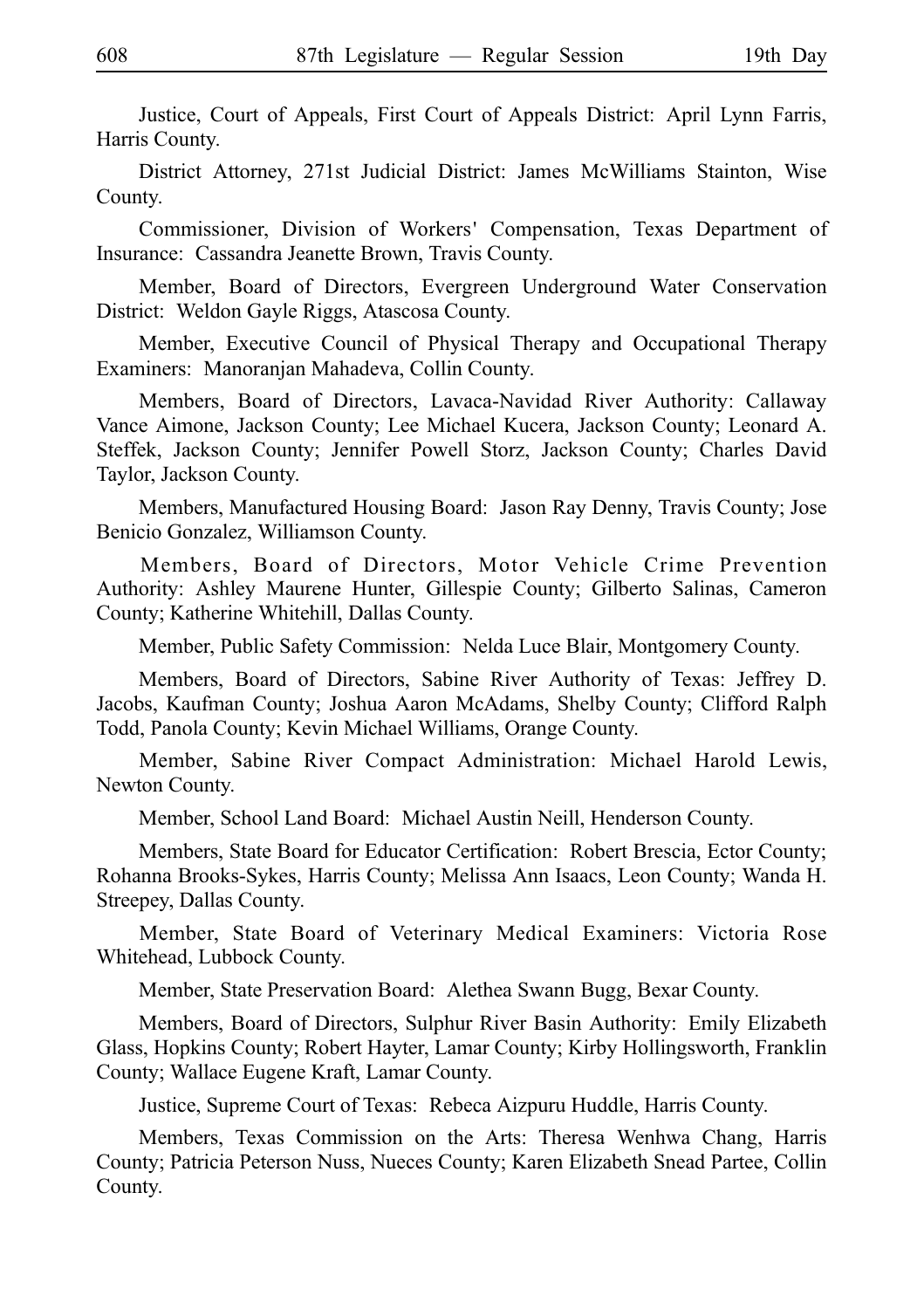Members, Texas Funeral Service Commission: Kevin Andrew Combest, Lubbock County; Melaine Hopper Grammar, Fannin County; Jonathan Frank Scepanski, Hidalgo County.

Members, Texas Medical Board: Devinder Singh Bhatia, Harris County; Tomeka Moses Herod, Collin County; Satish Nayak, Andrews County.

Member, Board of Regents, Texas State Technical College System: Keith Robert Honey, Gregg County.

Member, Texas Transportation Commission: Wylie New, Tom Green County.

Members, Board of Directors, Upper Colorado River Authority: Nancy Caroline Blackwell, Runnels County; Blake R. Braswell, Coke County; Erica Elizabeth Hall, Taylor County; Fred B. Hernandez, Tom Green County; Leslie Renne Lasater, Tom Green County; Mason Brooks Vaughan, Schleicher County.

Members, Board of Directors, Upper Neches River Municipal Water Authority: Joe Marion Crutcher, Anderson County; Jay Steven Herrington, Anderson County; Paul Bunn Morris, Anderson County.

## **NOTICE OF CONSIDERATION OF NOMINATIONS**

Senator Buckingham gave notice that tomorrow she would submit to the Senate for consideration nominations to agencies, boards, and commissions of the state.

## **SENATE RESOLUTION 220**

Senator Eckhardt offered the following resolution:

WHEREAS, The Senate of the State of Texas is pleased to recognize the Reverend George V. Clark for his 51 years of loyal service as pastor of Mount Zion Baptist Church in Austin; and

WHEREAS, The Reverend George V. Clark was called to the leadership of Mount Zion Baptist Church in March of 1970; over the last 51 years, he has ministered to the temporal and spiritual needs of countless people; and

WHEREAS, Under his leadership, the church has continued to grow and to play a vital role in the life of the East Austin community; the congregation moved into a new building with seating for 1,200 worshippers, and the church provides 10 single-family housing units for senior citizens; and

WHEREAS, Pastor Clark holds leadership positions in a number of denominational organizations, including the Saint John Regular Baptist District Association, the Missionary Baptist General Convention of Texas, and the National Baptist Convention of America International, Incorporated; he has also served with such groups as the National Association for the Advancement of Colored People, the Texas Public Employees Association, the Texas Rehabilitation Commission, and the Boy Scouts of America; and

WHEREAS, A man of spiritual depth and devotion, this beloved pastor has performed countless ceremonies and has prayed with members of his congregation in times of hardship and bereavement and rejoiced with them in times of prosperity; it is truly fitting that he receive special recognition; now, therefore, be it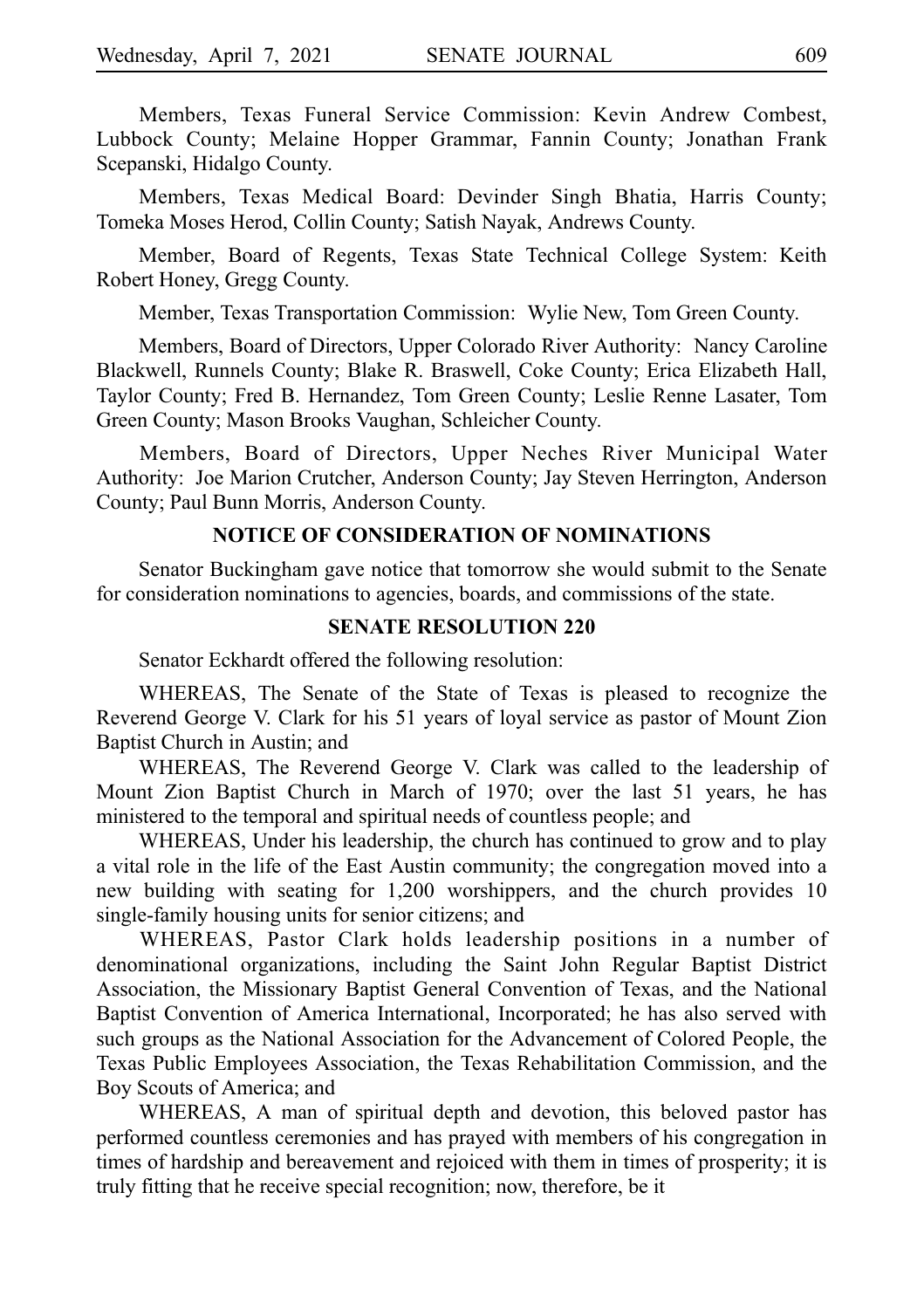RESOLVED, That the Senate of the State of Texas, 87th Legislature, hereby join the members of Mount Zion Baptist Church in commending the Reverend George V. Clark on 51 years of exceptional service to his church and his community; and, be it further

RESOLVED, That a copy of this Resolution be prepared for him as an expression of high regard from the Texas Senate.

**SR 220** was read and was adopted without objection.

#### **SENATE RESOLUTION 224**

Senator Blanco offered the following resolution:

WHEREAS, People from across the state of Texas and the nation were outraged and deeply saddened by the horrific events that took place in El Paso on August 3, 2019, when a gunman went on a racially motivated shooting rampage that claimed the lives of 23 men, women, and children; and

WHEREAS, The gunman, who had published an online essay detailing his white supremacist and anti-immigrant views, traveled 10 hours from his North Texas residence with the expressed intent of targeting people of Mexican descent; armed with an assault rifle, he carried out his attack at the Walmart near El Paso's Cielo Vista Mall on a crowded day when more than one thousand shoppers and one hundred employees were inside the store; and

WHEREAS, Valiantly risking their own lives, a number of individuals attempted to usher shoppers and employees to safety and protect others in the line of fire; six minutes after receiving the first report of the attack, police arrived and apprehended the gunman, bringing the incident to an end with a final toll of 23 dead and 23 wounded; and

WHEREAS, The victims killed that day ranged in age from 15 to 90 years old, and many more, including children as young as two years old, suffered traumatic injuries; the Walmart store was a popular shopping destination for both El Pasoans and for Mexicans taking day trips across the border, and a number of Mexican nationals were among those who lost their lives; and

WHEREAS, In the aftermath of that tragic day, El Pasoans demonstrated that the spirit of their community was far too resilient to be broken by one disgraceful act of hate; alongside stories of heroism during the massacre were reports of everyday people lining up at hospitals to donate blood, offering profound compassion, support, and comfort to the surviving families, and rallying behind the mantra "El Paso Strong"; in what was perhaps one of the most moving moments in the weeks that followed, a grieving husband invited the public to attend his wife's memorial service, resulting in more than 3,000 fellow residents turning out to pay their respects; and

WHEREAS, The incident, which was the deadliest mass shooting targeting Latinos in Texas history, was a devastating shock to a city that is so renowned for its welcoming hospitality and close-knit sense of community; more than a year has passed since that terrible event made headlines all across the world, but the passage of time has not diminished the tremendous sense of grief felt over the loss of 23 innocent lives, nor has it lessened the resolve of the people of El Paso to stand together against the insidious forces of hatred, prejudice, and violence; now, therefore, be it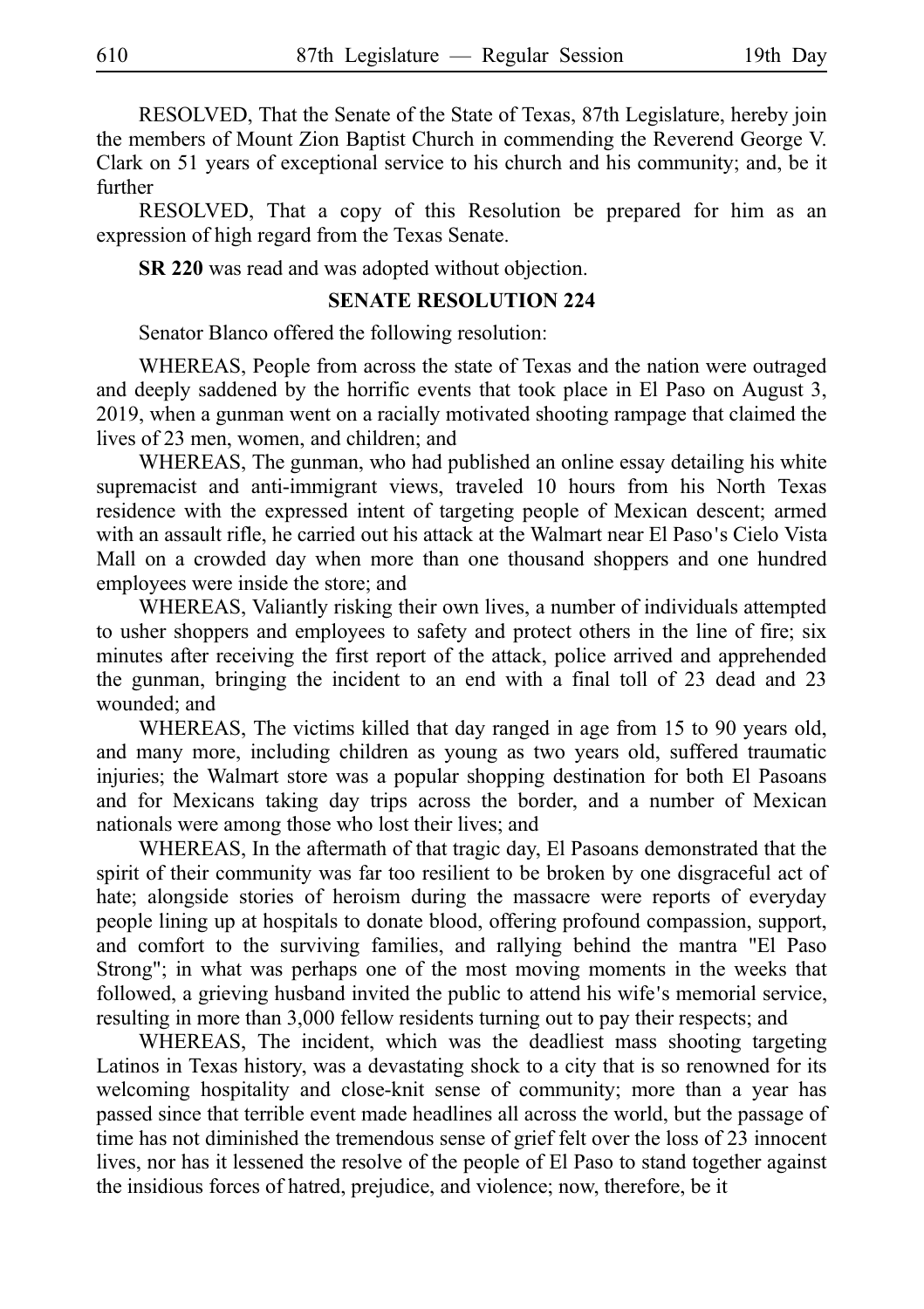RESOLVED, That the Senate of the 87th Texas Legislature hereby pay tribute to the victims of the mass shooting that took place in El Paso on August 3, 2019, and offer heartfelt condolences to the families and friends who carry on their memories.

**SR 224** was read.

On motion of Senator Hancock and by unanimous consent, the names of the Lieutenant Governor and Senators were added to the resolution as signers thereof.

On motion of Senator Blanco, the resolution was adopted by a rising vote of the Senate.

## **CONCLUSION OF MORNING CALL**

The President Pro Tempore at 12:37 p.m. announced the conclusion of morning call.

# **COMMITTEE SUBSTITUTE SENATE BILL 152 ON SECOND READING**

On motion of Senator Perry and by unanimous consent, the regular order of business was suspended to take up for consideration **CSSBi152** at this time on its second reading:

**CSSB 152**, Relating to the regulation of groundwater conservation districts.

The bill was read second time and was passed to engrossment by a viva voce vote.

All Members are deemed to have voted "Yea" on the passage to engrossment except as follows:

Absent-excused: Schwertner.

# **COMMITTEE SUBSTITUTE SENATE BILL 152 ON THIRD READING**

Senator Perry moved that Senate Rule 7.18 and the Constitutional Rule requiring bills to be read on three several days be suspended and that **CSSB 152** be placed on its third reading and final passage.

The motion prevailed by the following vote: Yeas 30, Nays 0.

Absent-excused: Schwertner.

The bill was read third time and was passed by the following vote: Yeas 30, Nays 0. (Same as previous roll call)

## **SENATE BILL 331 ON SECOND READING**

On motion of Senator Johnson and by unanimous consent, the regular order of business was suspended to take up for consideration **SBi331** at this time on its second reading:

**SB i331**, Relating to eligibility to serve as an interpreter in an election.

The bill was read second time and was passed to engrossment by a viva voce vote.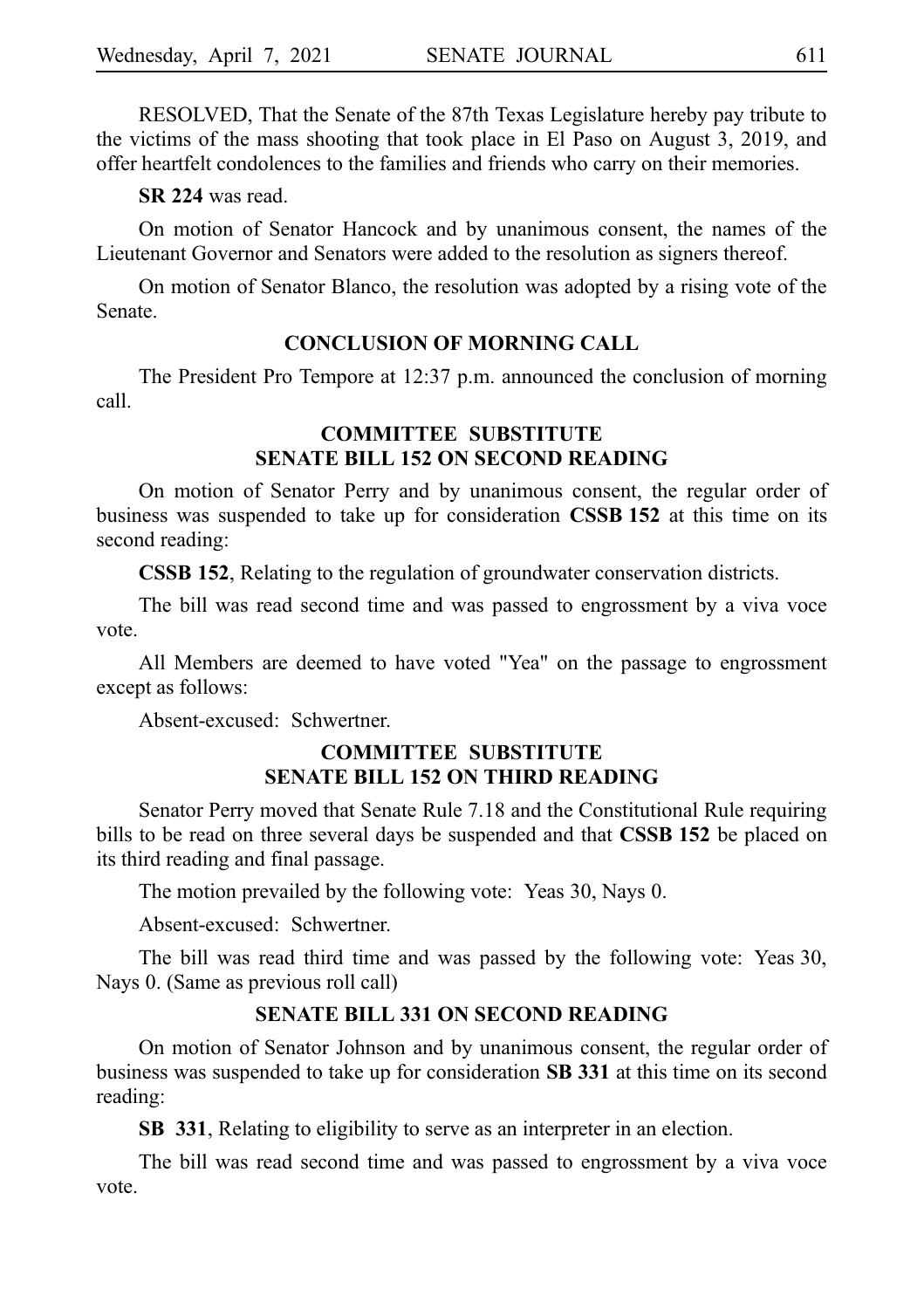All Members are deemed to have voted "Yea" on the passage to engrossment except as follows:

Absent-excused: Schwertner.

## **SENATE BILL 331 ON THIRD READING**

Senator Johnson moved that Senate Rule 7.18 and the Constitutional Rule requiring bills to be read on three several days be suspended and that **SB 331** be placed on its third reading and final passage.

The motion prevailed by the following vote: Yeas 30, Nays 0.

Absent-excused: Schwertner.

The bill was read third time and was passed by the following vote: Yeas 30, Nays 0. (Same as previous roll call)

## **SENATE BILL 338 ON SECOND READING**

On motion of Senator Powell and by unanimous consent, the regular order of business was suspended to take up for consideration SB 338 at this time on its second reading:

**SB 338**, Relating to the adoption of uniform general conditions for building construction contracts entered into by school districts and the composition of the committee that reviews uniform general conditions.

The bill was read second time and was passed to engrossment by a viva voce vote.

All Members are deemed to have voted "Yea" on the passage to engrossment except as follows:

Absent-excused: Schwertner.

#### **SENATE BILL 338 ON THIRD READING**

Senator Powell moved that Senate Rule 7.18 and the Constitutional Rule requiring bills to be read on three several days be suspended and that SB 338 be placed on its third reading and final passage.

The motion prevailed by the following vote: Yeas 30, Nays 0.

Absent-excused: Schwertner.

The bill was read third time and was passed by the following vote: Yeas 30, Nays 0. (Same as previous roll call)

#### **SENATE BILL 464 ON SECOND READING**

On motion of Senator Lucio and by unanimous consent, the regular order of business was suspended to take up for consideration **SB 464** at this time on its second reading:

**SB 464**, Relating to reports on deaths from reportable and other communicable diseases to county health authorities and health departments.

The bill was read second time.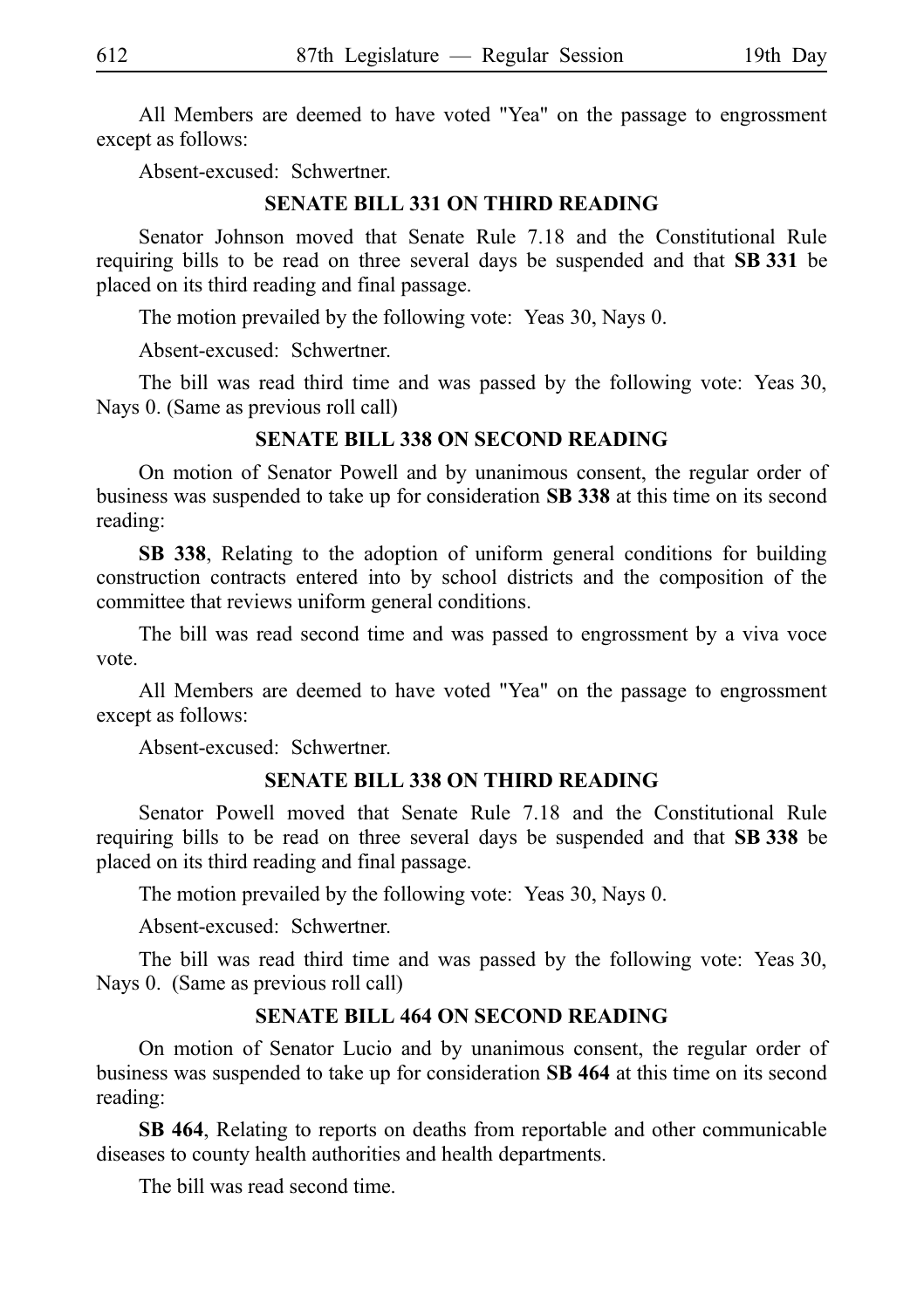Senator Buckingham offered the following amendment to the bill:

#### **Floor Amendment No. 1**

Amend **SB 464** (senate committee printing) in SECTION 2 of the bill, in added Section 121.0245(a), Health and Safety Code (page 1, line 36), by striking "shall" and substituting "may".

The amendment to **SB 464** was read and was adopted by a viva voce vote.

All Members are deemed to have voted "Yea" on the adoption of Floor Amendment No. 1 except as follows:

Absent-excused: Schwertner.

**SB 464** as amended was passed to engrossment by a viva voce vote.

All Members are deemed to have voted "Yea" on the passage to engrossment except as follows:

Nays: Springer.

Absent-excused: Schwertner.

## **SENATE BILL 464 ON THIRD READING**

Senator Lucio moved that Senate Rule 7.18 and the Constitutional Rule requiring bills to be read on three several days be suspended and that **SB 464** be placed on its third reading and final passage.

The motion prevailed by the following vote: Yeas 30, Nays 0.

Absent-excused: Schwertner.

The bill was read third time and was passed by the following vote: Yeas 29, Nays 1.

Nays: Springer.

Absent-excused: Schwertner.

# **SENATE RULES SUSPENDED (Posting Rules)**

On motion of Senator Hancock and by unanimous consent, Senate Rule 11.10(a) and Senate Rule 11.18(a) were suspended in order that the Committee on Business and Commerce might meet today.

# **SENATE RULES SUSPENDED (Posting Rules)**

On motion of Senator Johnson and by unanimous consent, Senate Rule 11.10(a) and Senate Rule 11.18(a) were suspended in order that the Committee on Administration might meet today.

## **CO-AUTHOR OF SENATE BILL 117**

On motion of Senator Johnson, Senator Miles will be shown as Co-author of **SBi117**.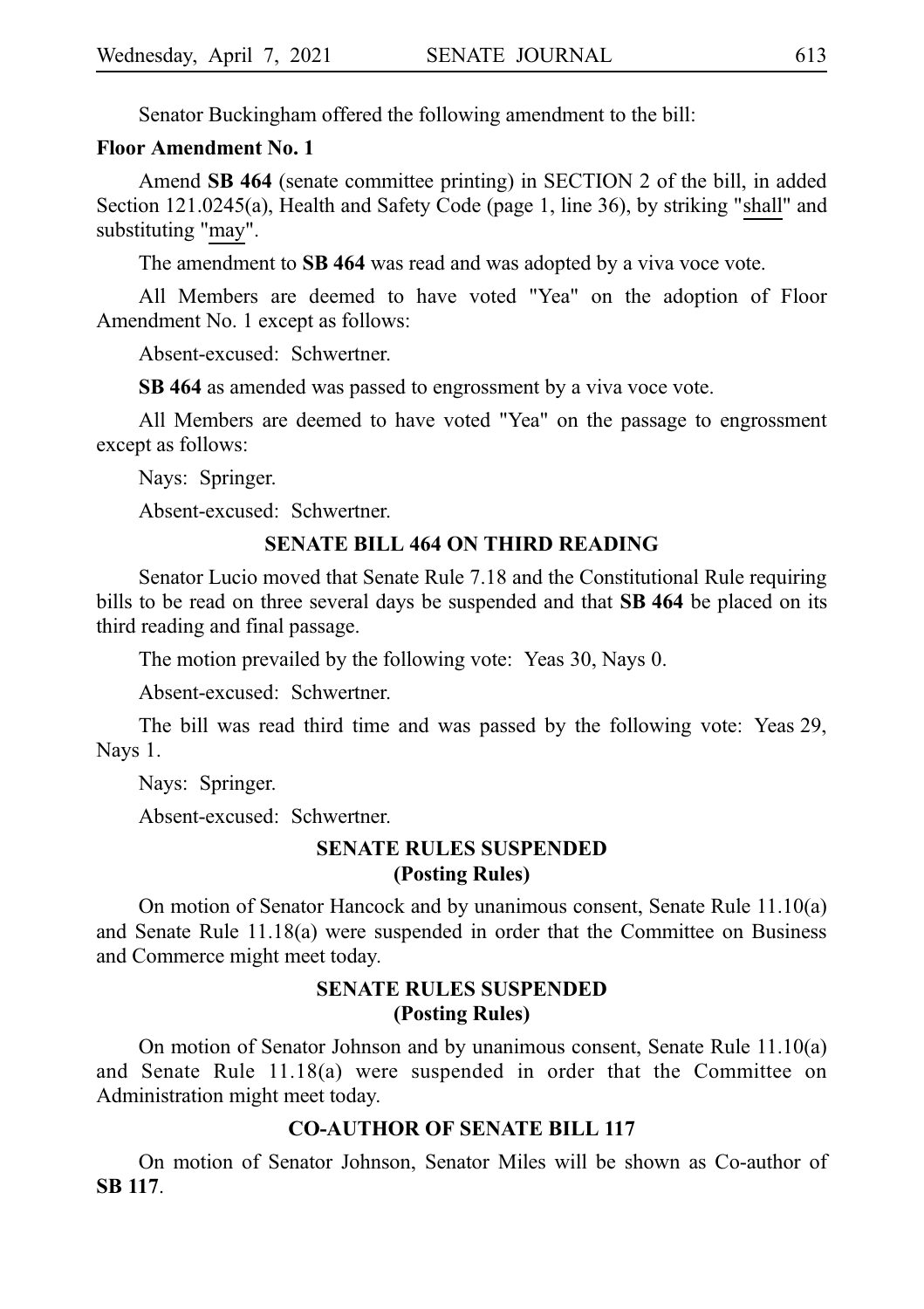# **CO-AUTHOR OF SENATE BILL 224**

On motion of Senator Perry, Senator Miles will be shown as Co-author of **SBi224**.

# **CO-AUTHOR OF SENATE BILL 611**

On motion of Senator Campbell, Senator Hughes will be shown as Co-author of **SBi611**.

# **CO-AUTHORS OF SENATE BILL 742**

On motion of Senator Birdwell, Senators Bettencourt and Kolkhorst will be shown as Co-authors of **SB** 742.

# **CO-AUTHOR OF SENATE BILL 952**

On motion of Senator Hinojosa, Senator Zaffirini will be shown as Co-author of **SBi952**.

# **CO-AUTHOR OF SENATE BILL 1025**

On motion of Senator Birdwell, Senator Hinojosa will be shown as Co-author of **SBi1025**.

# **CO-AUTHOR OF SENATE BILL 1094**

On motion of Senator Creighton, Senator West will be shown as Co-author of **SBi1094**.

# **CO-AUTHORS OF SENATE BILL 1295**

On motion of Senator Creighton, Senators West and Zaffirini will be shown as Co-authors of **SBi1295**.

# **CO-AUTHOR OF SENATE BILL 1490**

On motion of Senator Creighton, Senator Zaffirini will be shown as Co-author of **SBi1490**.

# **CO-AUTHOR OF SENATE BILL 1525**

On motion of Senator Creighton, Senator Zaffirini will be shown as Co-author of **SBi1525**.

# **CO-AUTHOR OF SENATE BILL 2092**

On motion of Senator Hughes, Senator Lucio will be shown as Co-author of **SBi2092**.

# **CO-AUTHOR OF SENATE JOINT RESOLUTION 45**

On motion of Senator Birdwell, Senator Hinojosa will be shown as Co-author of **SJR 45**.

# **RESOLUTIONS OF RECOGNITION**

The following resolutions were adopted by the Senate:

# **Memorial Resolutions**

**SR 227** by Zaffirini, In memory of Hector Manuel Cabello.